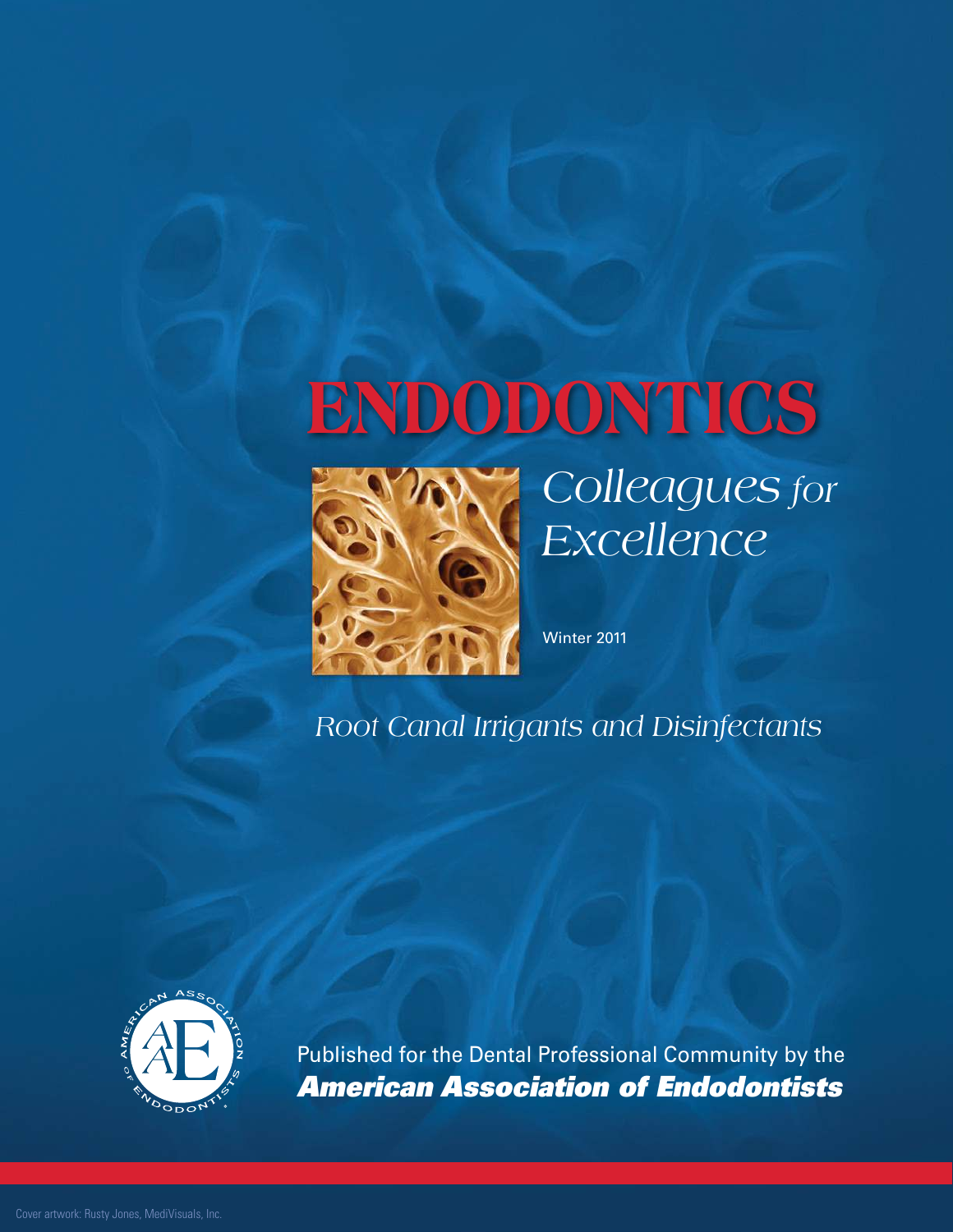iagnosis, instrumentation, obturation and restoration are the main steps involved in the treatment of teeth with pulpal D iagnosis, instrumentation, obturation and restoration are the main steps involved in the treatment of teeth with pulpal and periapical diseases. Elimination or significant reduction of irritants and prevention of reconta canal after treatment are the essential elements for successful outcomes. Although many advances have been made in different aspects of endodontics within the last few years to preserve natural dentition, the main objective of this field remains elimination of microorganisms from the root canal systems and prevention of recontamination after treatment. The common belief that inadequate obturation is the major cause of endodontic failures has been proven to be fallacious as obturation reflects the adequacy of cleaning and shaping. In other words, what you take out of a root canal may be more important than what you put in it.

#### What are the Irritants for Pulpal and Periapical Tissues?

The major causes of pulpal and periapical diseases are living and nonliving irritants. The latter group includes mechanical, thermal and chemical irritants. The living irritants include various microorganisms including bacteria, yeasts and viruses. When pathological changes occur in the dental pulp, the root canal space acquires the ability to harbor various irritants including several species of bacteria, along with their toxins and byproducts. Investigations in animals and patients have shown that pulpal and/or periradicular diseases do not develop without the presence of bacteria.<sup>1,2</sup> Advanced culturing and molecular biology techniques have shown that primary root canal infections are polymicrobial (10-30 bacterial species) in nature and are dominated by obligate anaerobic bacteria.<sup>3</sup> The variety of microorganisms present in root canal-treated teeth with persistent periapical lesions is more restricted (1-3 species) in comparison to primary root canal infections, which are dominated by *E. faecalis,* a facultative anaerobic gram-positive coccus that is resistant to intracanal medications, able to form biofilms and able to invade dentinal tubules.<sup>4</sup> Because the presence of bacteria negatively influences the outcome of root canal treatment,<sup>46</sup> every effort should be made to eradicate infections during treatment.

#### What are the Obstacles in Removing Irritants From the Root Canal Systems?

The complexity of the root canal system, presence of numerous dentinal tubules in the roots, invasion of the tubules by microorganisms, formation of smear layer during instrumentation and presence of dentin as a tissue are the major obstacles in achieving the primary objectives of complete cleaning and shaping of root canal systems.<sup>7</sup> Microscopic examinations of root canals show that they are irregular and complex systems with many cul-de-sacs, fins and lateral canals (Figures 1a and 1b).

In the root, dentinal tubules extend from the pulp- to the cementum-dentin junction (Figure



Fig. 1a. Internal anatomy of a maxillary second molar after decalcification, dehydration and placement in India ink. Courtesy of Dr. JV Baroni Barbizam.



Fig. 1b. Microcomputed tomography images of canal isthmuses in mesial roots of mandibular molars. Courtesy of Dr. L. Gu.

2). Investigators have reported the presence of bacteria in the dentinal tubules (Figure 3) of infected teeth at approximately half the distance between the root canal walls and the cementum-dentin junction.<sup>7</sup> The presence of these natural complexities is important for clinicians to consider during cleaning and shaping of the root canal system.8,9 In addition to these



Fig. 2. SEM of dentinal tubules running from the pre-dentin towards the cementum.



Fig. 3. SEM of dentinal tubules containing microorganisms.



Fig. 4. The smear layer consists of organic and inorganic substances as well as fragments of odontoblastic processes, various species of bacteria and necrotic debris.

natural difficulties, it is known that a smear layer is created during cleaning and shaping that covers the instrumented root canal walls.<sup>7</sup> This smear layer (Figure 4) contains inorganic and organic substances as well as fragments of odontoblastic processes, microorganisms and necrotic debris. Intracanal irrigants and medications are used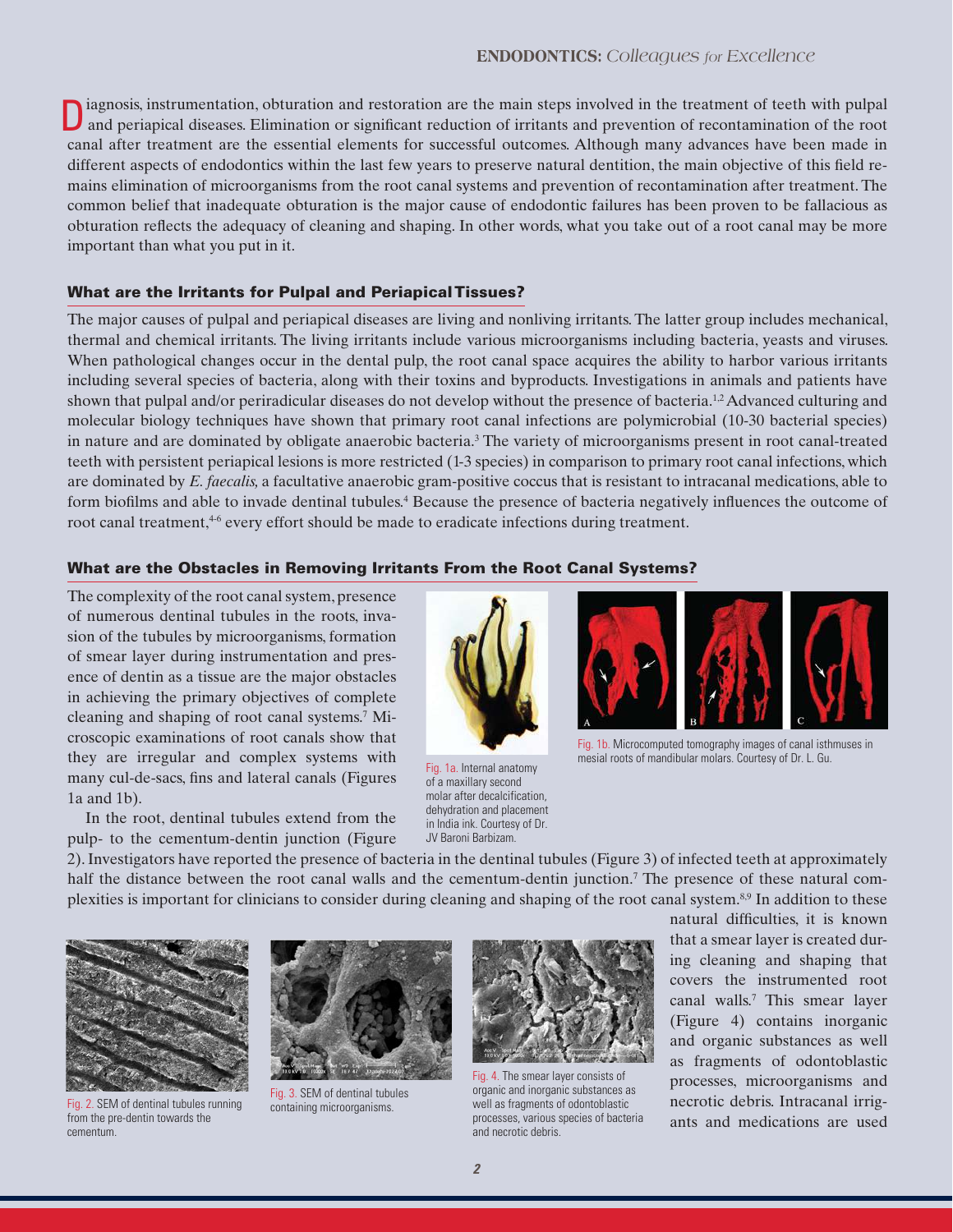during root canal treatment to reach the natural complexities and remove the smear layer. Intracanal irrigants exert their effects mechanically and chemically. Mechanical effects of irrigants are generated by the back and forth flow of the irrigation solution during cleaning and shaping of the infected root canals, significantly reducing the bacterial load.<sup>10,11</sup> Studies show that irrigants that possess antibacterial properties have clearly superior effectiveness in bacterial reduction and elimination when compared with saline solution. $11,12$ 

#### What are the Ideal Properties of an Irrigant?

To effectively clean and disinfect the root canal system, an irrigant should be able to disinfect and penetrate dentin and its tubules, offer long-term antibacterial effect (substantivity), remove the smear layer, and be nonantigenic, nontoxic and noncarcinogenic. In addition, it should have no adverse effects on dentin or the sealing ability of filling materials.<sup>7</sup> Furthermore, it should be relatively inexpensive, convenient to apply and cause no tooth discoloration.<sup>7</sup> Other desirable properties for an ideal irrigant include the ability to dissolve pulp tissue and inactivate endotoxins.<sup>13</sup>

#### What are the Types, Advantages and Disadvantages of Current Irrigants?

The irrigants that are currently used during cleaning and shaping can be divided into antibacterial and decalcifying agents or their combinations. They include sodium hypochlorite (NaOCl), chlorhexidine, ethylenediaminetetraacetic acid (EDTA), and a mixture of tetracycline, an acid and a detergent (MTAD).

#### **Sodium Hypochlorite (NaOCl)**

Sodium hypochlorite (household bleach) is the most commonly used root canal irrigant. It is an antiseptic and inexpensive lubricant that has been used in dilutions ranging from 0.5% to 5.25%. Free chlorine in NaOCl dissolves vital and necrotic tissue by breaking down proteins into amino acids.<sup>14</sup> Decreasing the concentration of the solution reduces its toxicity, antibacterial effect and ability to dissolve tissues.14 Increasing its volume or warming it increases its effectiveness as a root canal irrigant.<sup>14</sup>

Advantages of NaOCl include its ability to dissolve organic substances present in the root canal system and its affordability. The major disadvantages of this irrigant are its cytotoxicity when injected into periradicular tissues, foul smell and taste, ability to bleach clothes and ability to cause corrosion of metal objects.<sup>15</sup> In addition, it does not kill all bacteria,12,16-18 nor does it remove all of the smear layer.<sup>19</sup> It also alters the properties of dentin.20,21 The results of a recent *in vitro* study show that the most effective irrigation regimen is 5.25% at 40 minutes, whereas irrigation with 1.3% and 2.5% NaOCI for this same time interval is ineffective in removing *E. faecalis* from infected dentin cylinders.<sup>22</sup> Based on the findings of this study, the authors recommend the use of other irrigants to increase the antibacterial effects during cleaning and shaping of root canals.

Sodium hypochlorite is generally not utilized in its most active form in a clinical setting. For proper antimicrobial activity, it must be prepared freshly just before its use.<sup>23,24</sup> In the majority of cases, however, it is purchased in large



Fig. 5a. NaOCl was inadvertently expressed into the periapical tissues through the apical foramen of the right maxillary cuspid during cleaning and shaping.



Figure 5b. No treatment was necessary for the hematoma and swelling. Reprinted with permission from Endodontics: Principles and Practice 4<sup>th</sup> ed., Torabinejad and Walton, 2009.

containers and stored at room temperature while being exposed to oxygen for extended periods of time. Exposure of the solution to oxygen, room temperature and light can inactivate it significantly.<sup>24</sup>

Extrusion of NaOCl into periapical tissues (Figures 5a and 5b) can cause severe injury to the patient.<sup>25,26</sup> To minimize NaOCl accidents, the irrigating needle should be placed short of the working length, fit loosely in the canal and the solution must be injected using a gentle flow rate. Constantly moving the needle up and down during irrigation prevents wedging of the needle in the canal and provides better irrigation. The use of irrigation tips with sideventing reduces the possibility of forcing solutions into the periapical tissues. Treatment of NaOCl accidents is palliative and consists of observation of the patient as well as prescribing antibiotics and analgesics.

#### **Chlorhexidine**

Chlorhexidine gluconate has been used for the past 50 years for caries prevention, $27$  in periodontal therapy and as an oral antiseptic mouthwash.<sup>28</sup> It has a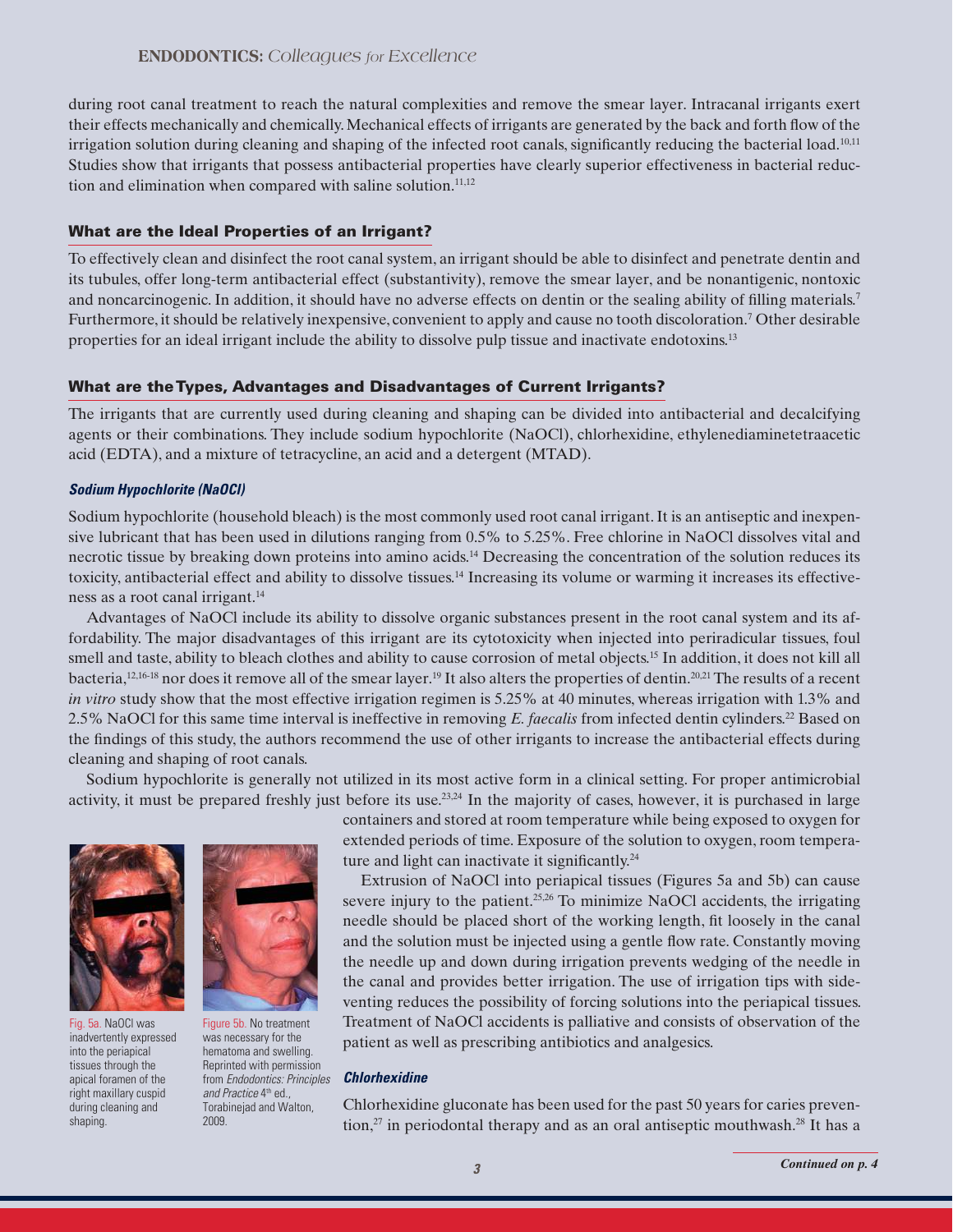broad-spectrum antibacterial action, sustained action and low toxicity.14 Because of these properties, it has also been recommended as a potential root canal irrigant.<sup>14,27</sup> The major advantages of chlorhexidine over NaOCl are its lower cytotoxicity and lack of foul smell and bad taste. However, unlike NaOCl, it cannot dissolve organic substances and necrotic tissues present in the root canal system. In addition, like NaOCl, it is unable to kill all bacteria and cannot remove the smear layer.<sup>29,30</sup>

#### **Ethylenediaminetetraacetic Acid (EDTA)**

Chelating agents such as ethylenediaminetetraacetic acid (EDTA), citric acid and tetracycline are used for removal of the inorganic portion of the smear layer.<sup>7</sup> NaOCl is an adjunct solution for removal of the remaining organic components. Irrigation with 17% EDTA for one minute followed by a final rinse with NaOCl is the most commonly recommended method to remove the smear layer.<sup>14</sup> Longer exposures can cause excessive removal of both peritubular and intratubular dentin.<sup>31</sup> EDTA has little or no antibacterial effect.<sup>32</sup>

#### **MTAD**

An alternative solution to EDTA for removing the smear layer is the use of BioPure™ MTAD™ (DENTSPLY Tulsa Dental Specialties, Tulsa, Okla.), a mixture of a tetracycline isomer, an acid (citric acid) and a detergent.<sup>33</sup> MTAD was developed as a final rinse to disinfect the root canal system and remove the smear layer. The effectiveness of MTAD to completely remove the smear layer (Figure 6) is enhanced when a low concentration of NaOCl (1.3%) is used as an intracanal irrigant before placing 1 ml of MTAD in a canal for 5 minutes and rinsing it with an additional 4 ml of MTAD as the final rinse.<sup>33</sup> It appears to be superior to CHX in antimicrobial activity.<sup>30</sup> In addition, it has sustained antibacterial activity, is biocompatible and enhances bond strength.<sup>14</sup> Table 1 shows the advantages and disadvantages of current irrigants utilized during root canal treatment.



6. SEM of dentinal tubules after removal of the smear layer by MTAD.

#### Irrigation Devices and Techniques

For many years various methods have been proposed and developed to make root canal irrigants more effective in removing debris and bacteria from the root canal system. These techniques can be classified into two broad categories: manual and rotary agitation.<sup>34</sup> The manual irrigation techniques include irrigation with needles, agitation with brushes, and manual dynamic agitation with files or gutta-percha points. The rotary irrigation techniques include rotary brushes, continuous irrigation during instrumentation, sonic and ultrasonic vibrations, and application of negative pressure during irrigation of the root canal system. The use of these methods results in better canal cleanliness when compared with that of conventional syringe needle irrigation. However, there is no high level of evidence that correlates the clinical efficacy of these devices with better treatment outcomes. Clinical data are needed to support the use of these devices in endodontics.

#### **Table 1**

**Advantages and Disadvantages of Currently Used Intracanal Irrigants**

| <b>Characteristics</b>                      | <b>MTAD</b> | <b>NaOCI</b> | <b>CHX</b> | <b>EDTA</b> |
|---------------------------------------------|-------------|--------------|------------|-------------|
| Shelf life stability                        | ٠           |              | ٠          | ÷           |
| Antimicrobial activity                      | ÷           | ÷            | ÷          |             |
| Ability to remove smear layer               | ÷           |              |            | ÷           |
| Biocompatibility                            | ÷           |              | ÷          | ÷           |
| Ability to dissolve pulp tissue             | ÷           | ÷            |            | +/-         |
| Dentin conditioning properties              | ÷           |              |            | ÷           |
| Positive effect on root canal<br>seal       | ٠           |              |            | $+/-$       |
| Negative effect on dentin<br>structure      |             | ÷            |            | ÷           |
| Upregulation of regional<br>immune response | ٠           |              |            |             |
| Application time (minutes)                  | $5^{18}$    | $40^{22}$    |            | 131         |

#### **Lasers**

Some investigators have reported that lasers can be used to vaporize tissues in the main canal, remove the smear layer and eliminate the residual tissue in the apical portion of the root canals.<sup>7</sup> Several investigators have reported that the efficacy of lasers depends on many factors including the power level, the duration of exposure, the absorption of light in the tissue, the geometry of the root canal and the tip-to-target distance.35-37 The efficacy of the lasers to completely clean the root canals remains to be seen. The main difficulty continues to be access to small canal spaces with the relatively large probes that deliver the laser beams and the expense of these units.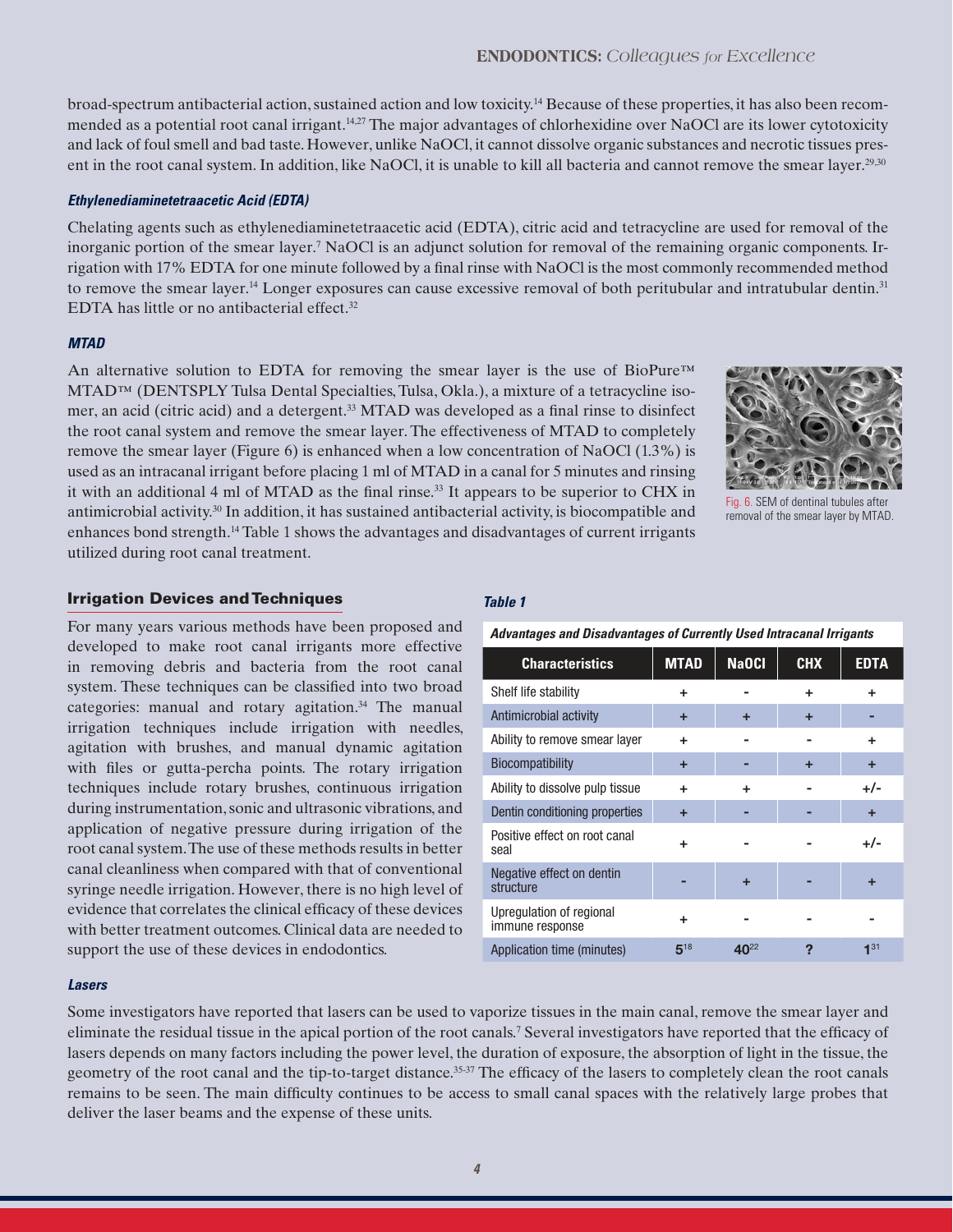Because current solutions and techniques cannot completely remove all irritants, dissolve all organic tissue or remove the smear layer, various methods have been employed to deliver irrigants more efficiently to the working length. These include sonic and ultrasonic vibrations as well as application of negative pressure to flush out the debris present in instrumented canals.

#### **EndoVac® System**

The EndoVac® system (Discus Dental, Culver City, Calif.) is a new irrigation system that consists of a delivery/evacuation tip attached to a syringe of irrigant and the high-speed suction source of the dental unit. As the cannulas are placed in the canal, negative pressure pulls irrigant from a fresh supply in the chamber down into the canal to the tip of the cannula, then into the cannula and finally out through the suction hose.<sup>38</sup> Investigators compared the efficacy of the EndoVac® irrigation system with that of a needle irrigation system to clean root canals at 1 and 3mm from working length and found no significant difference between the two groups at the 3mm level. However, their results show significantly better debridement at 1mm from working length using the EndoVac® compared with needle irrigation.<sup>38</sup>

A recent *in vitro* study compared three agitation and two irrigation devices with ultrasonic agitation for mechanically removing bacteria from a plastic-simulated canal that was instrumented to a size 35 with a .06 taper.<sup>39</sup> The irrigation and agitation techniques evaluated were ultrasonic agitation, needle irrigation, EndoVac® irrigation, EndoActivator® (DENTSPLY Tulsa Dental Specialties, Tulsa, Okla.), F® File (Plastic Endo, Lincolnshire, Ill) and sonic agitation. Based on the results of this investigation, the authors conclude that ultrasonic agitation is significantly more effective than needle irrigation and EndoVac® irrigation at removing intracanal bacteria. Ultrasonic, EndoActivator®, F® File and sonic agitation are similar in their ability to remove bacteria in a plastic-simulated canal. These findings point to the importance of the use of antiseptic irrigants in addition to mechanical vibrations and application of negative pressure during cleaning and shaping of root canals. The results of a recent *in vitro* study using a combination of mechanical and chemical means to disinfect root canals showed that activation of MTAD with the EndoActivator® system for 1.5 minutes was an effective method to completely inhibit the growth of *E. faecali.*<sup>40</sup>

#### **Intracanal Medicaments**

Intracanal medicaments have been used to disinfect root canals between appointments and reduce interappointment pain.<sup>7</sup> The disinfectants can be divided into phenolic compounds such as camphorated monochlorophenol, cresatin, aldehydes such as formocresol and glutaraldehyde, and halides, as well as other materials like calcium hydroxide  $[Ca(OH)_2]$  and some antibiotics.<sup>14</sup> These compounds are potent antibacterial agents under laboratory test conditions, but their efficacy in clinical use is unpredictable.<sup>7</sup> Some of the aldehyde de rivatives have been proposed to neutralize canal tissue remnants and to render them inert. These can be used to fix fresh tissues for histological examination, but they may not effectively fix necrotic or decomposed tissues. According to one report,<sup>41</sup> fixed tissues are not inert and may become more toxic and antigenic after fixation. Intracanal medications have also been used clinically to prevent post-treatment pain. Studies have shown, however, that routine use of these materials as intracanal medications has no significant effect on prevention of pain.<sup>7</sup>

#### **Calcium Hydroxide**

Ca(OH)<sub>2</sub> is a substance that inhibits microbial growth in canals.<sup>42</sup> The antibacterial effect of Ca(OH)<sub>2</sub> is due to its alkaline pH. It also dissolves necrotic tissue remnants and bacteria and their byproducts.<sup>43</sup> It can be placed as a dry powder, a powder mixed with a liquid such as water, saline, local anesthetic or glycerin, or a proprietary paste supplied in a syringe.<sup>14</sup> Because of its toxicity<sup>44</sup>, Ca(OH)<sub>2</sub> should be placed within the canal with the aid of a file or a needle. Extrusion of the material into the periapical tissues can cause tissue necrosis and pain for the patient.  $Ca(OH)_{2}$  can be removed from the canal by using irrigants such as saline, NaOCl, EDTA or MTAD.

#### **Corticosteroids**

Corticosteroids are anti-inflammatory agents that have been advocated as intracanal medicaments to reduce postoperative pain.<sup>45</sup> An animal study has shown a reduction of inflammatory cells in periapical tissues following supraperiosteal infiltration of dexamethasone into the buccal vestibule of rats.<sup>46</sup> There is no significant clinical evidence that suggests that they are effective in patients with very high pain levels.<sup>47</sup> The use of corticosteroids in patients with irreversible pulpitis and symptomatic apical periodontitis may be beneficial.45,48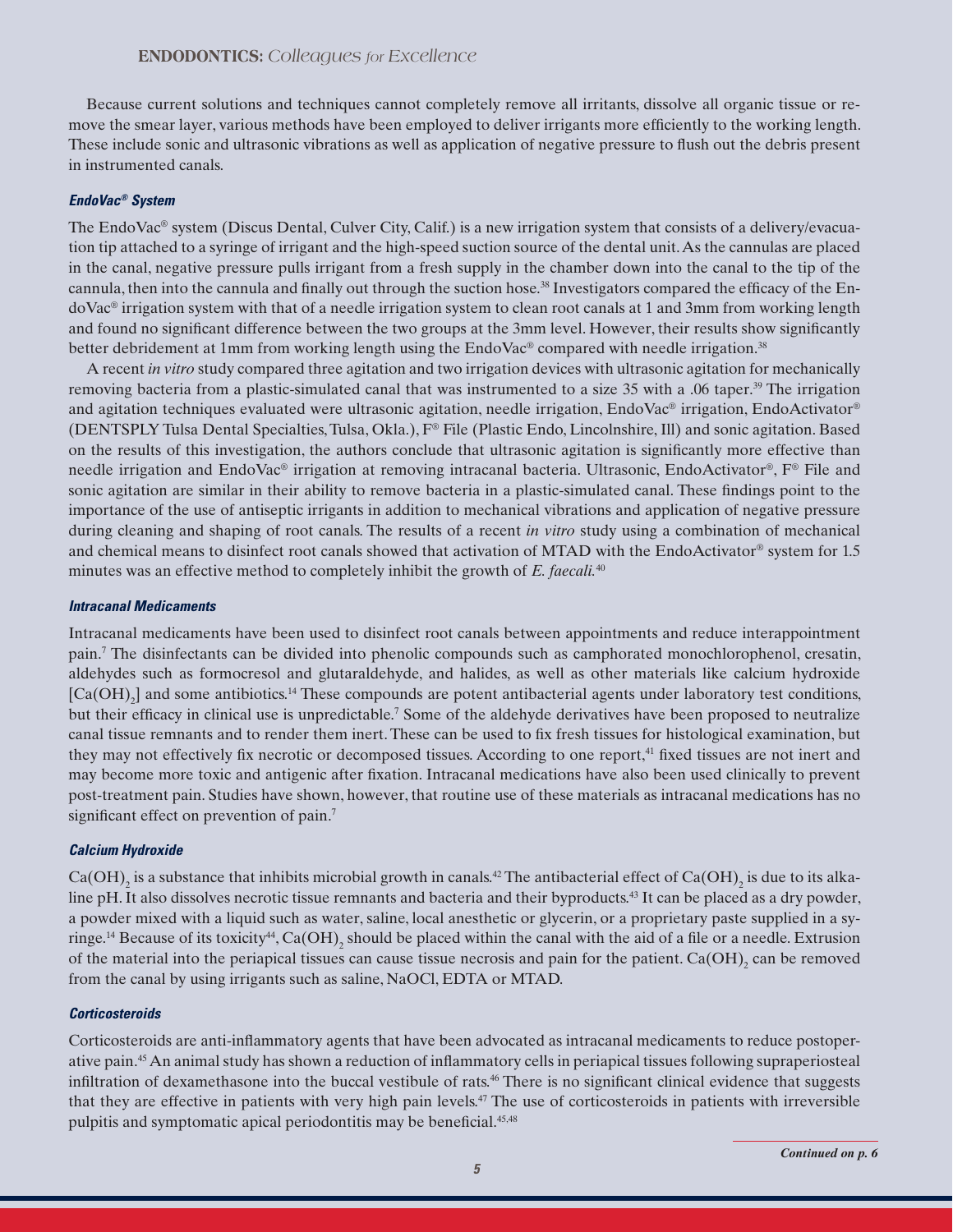#### **Chlorhexidine Gel**

A 2% CHX gel has recently been advocated as an intracanal medicament.<sup>49</sup> It can be used alone in gel form or mixed with  $Ca(OH)_2$ . When used for seven days to medicate bovine teeth<sup>50</sup> or human teeth,<sup>51</sup> CHX gel provides antimicrobial activity for up to 21 days after contamination. When it is used in combination with  $\rm Ca(OH)_2$ , the antimicrobial activity of this mixture is greater than the combination of  $Ca(OH)_{2}$  and saline.<sup>52</sup>

#### Summary

Bacteria are the major cause of pulpal and periapical diseases. Complexity of the root canal system, invasion of the dentinal tubules by microorganisms, formation of smear layer during instrumentation and presence of dentin as a tissue are the major obstacles for complete elimination of bacteria during cleaning and shaping of root canal systems. The bacterial population of infected root canals can be significantly reduced by using saline irrigation; however, irrigants that have antibacterial effects have clearly superior effectiveness in bacterial elimination when compared with saline solution. The irrigants that are currently used during cleaning and shaping include NaOCl, CHX, EDTA and MTAD. None of these irrigants has all of the characteristics of an ideal irrigant. Sonic and ultrasonic vibrations alone or in combination with antibacterial irrigants as well as application of negative pressure have been used to increase the efficacy of these irrigants. Intracanal medicaments have been used to disinfect root canals between appointments and reduce interappointment pain. The major intracanal medications currently used in endodontics include  $Ca(OH)_{2}$  and CH. The search for an ideal material and/or technique to completely clean infected root canals continues.

The AAE wishes to thank Dr. Mahmoud Torabinejad for authoring this issue of the newsletter, as well as the following article reviewers: Drs. James A. Abbott, Peter J. Babick, James C. Kulild, Clara M. Spatafore and Susan L. Wolcott.

#### References

1. Kakehashi S, Stanley HR, Fitzgerald RJ. The effects of surgical exposures of dental pulps in germ-free and conventional laboratory rats. Oral Surg Oral Med Oral Pathol 1965;20:340-9.

2. Sundqvist G. Bacteriological studies of necrotic dental pulps. Umeå University Odontol Dissertation, No 7. University of Umeå, Sweden, 1976.

3. Siqueira Jr JF, Rôças, IN. Endodontic Microbiology in: Endodontics: Principles and Practice 4th ed. Saunders, Philadelphia, PA, 2009.

4. Sjogren U, Figdor D, Persson, Sundqvist G. Influence of infection at the time of root filling on the outcome of endodontic treatment of teeth with apical periodontitis. Int Endod J 1997;30:297-306.

5. Sundqvist G, Figdor D, Persson S, Sjogren U. Microbiologic analysis of teeth with failed endodontic treatment and the outcome of conservative re-treatment. Oral Surg Oral Med Oral Pathol Oral Radiol Endod 1998;85:86-93.

6. Waltimo T, Trope M, Haapasalo M, Ørstavik D. Clinical efficacy of treatment procedures in endodontic infection control and one year follow-up of periapical healing. J Endod 2005;31:863-6.

7. Torabinejad M, Handysides R, Khademi A, Bakland LK. Clinical implications of the smear layer in endodontics: A review. Oral Surg Oral Med Oral Pathol Oral Radiol Endod 2002;94:658-66.

8. Davis SR, Brayton S, Goldman M. The morphology of the prepared root canal: A study utilizing injectable silicone. Oral Surg Oral Med Oral Pathol 1972;34:642-8.

9. Peters OA, Schönenberger K, Laib A. Effects of four NiTi preparation techniques on root canal geometry assessed by micro computed tomography. Int Endod J 2001;34:221-30.

10. Byström A, Sundqvist G. Bacteriologic evaluation of the efficacy of mechanical root canal instrumentation in endodontic therapy. Scand J Dent Res 1981;89:321-8.

11. Siqueira Jr JF, Rocas IN, Favieri A, Lima, KC. Chemomechanical reduction of the bacterial population in the root canal after instrumentation and irrigation with 1%, 2.5%, and 5.25% sodium hypochlorite. J Endod 2000;26:331-4.

12. Siqueira Jr JF, Machado AG, Silveira RM, Lopes HP, de Uzeda M. Evaluation of the effectiveness of sodium hypochlorite used with three irrigation methods in the elimination of Enterococcus faecalis from the root canal, in vitro. Int Endod J 1997;30:279-82.

13. Zehnder M. Root canal irrigants. J Endod 2006;32:389-98.

14. Johnson WT, Noblett WC. Cleaning and Shaping in: Endodontics: Principles and Practice. 4th ed. Saunders, Philadelphia, PA, 2009.

15. Gomes BP, Ferraz CCR, Vianna ME, Berber VB, Teixeira FB, de Souza-Filho FJ. In vitro antimicrobial activity of several concentrations of sodium hypochlorite and chlorhexidine gluconate in the elimination of *Enterococcus faecalis*. Int Endod J 2001;34:424-8.

16. Sjogren U, Figdor D, Persson S, Sundqvist G. Influence of infection at the time of root filling on the outcome of endodontic treatment of teeth with apical periodontitis. Int Endod J 1997;30:297-306.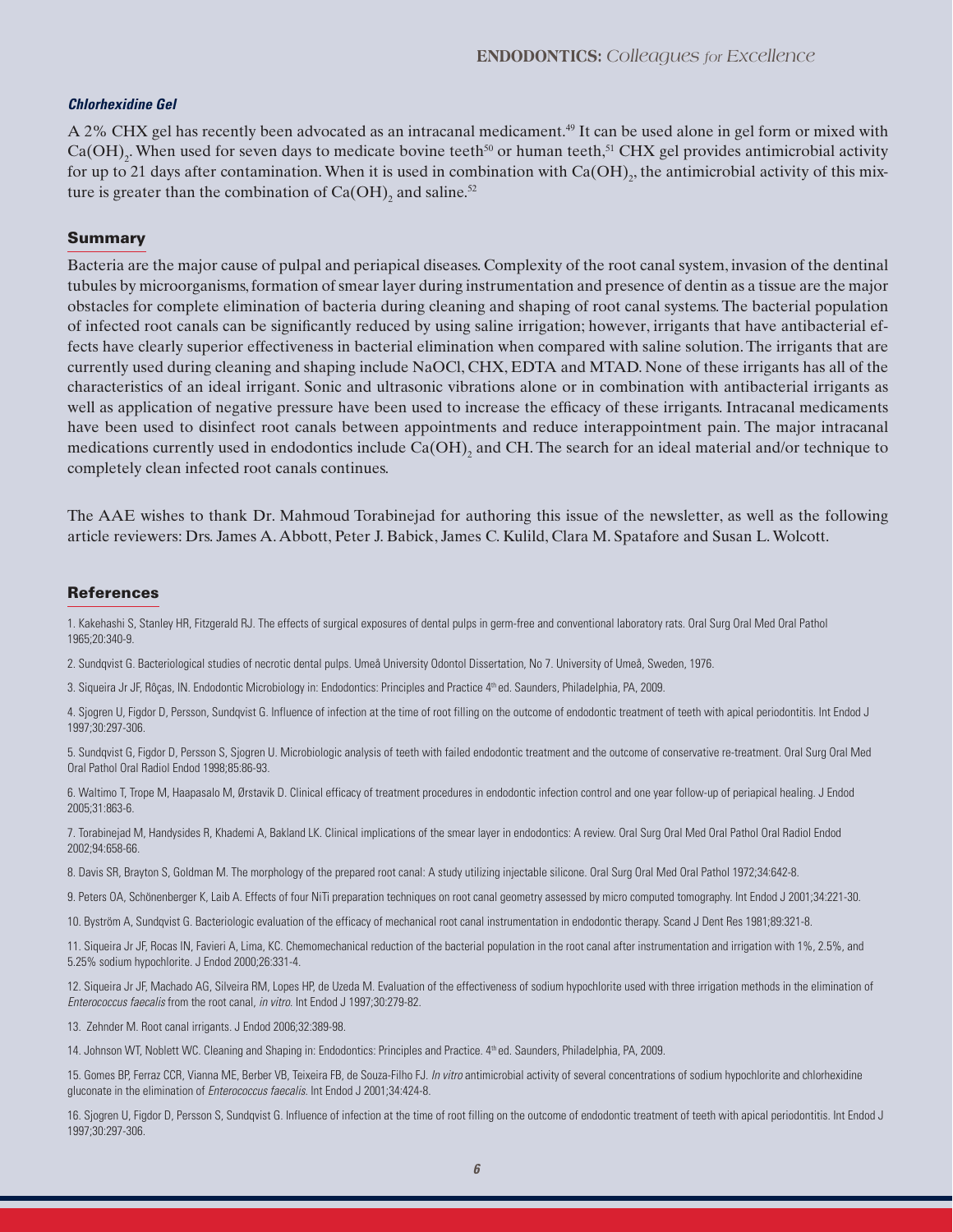#### **ENDODONTICS:** *Colleagues for Excellence*

17. Shuping GB, Ørstavik D, Sigurdsson A, Trope M. Reduction of intracanal bacteria using nickel-titanium rotary instrumentation and various medications. J Endod 2000;26:751-5.

18. Shabahang S, Torabinejad M. Effect of MTAD on *Enterococcus faecalis*-contaminated root canals of extracted human teeth. J Endod 2003;29:576-9.

19. McCome D, Smith DC. A preliminary scanning electron microscopic study of root canals after endodontic procedures. J Endod 1975;1:238-42.

20. Sim TP, Knowles JC, Ng YL, Shelton J, Gulabivala K. Effect of sodium hypochlorite on mechanical properties of dentine and tooth surface strain. Int Endod J 2001;34:120-32.

21. Grigoratos D, Knowles J, Ng YL, Gulabivala K. Effect of exposing dentine to sodium hypochlorite and calcium hydroxide on its flexural strength and elastic modulus. Int Endod J 2001;34:113-9.

22. Retamozo B, Shabahang S, Johnson N, Aprecio RM, Torabinejad M. Minimum contact time and concentration of sodium hypochlorite required to eliminate Enterococcus faecalis. J Endod 2010;36:520-3.

23. Clarkson RM, Moule AJ, Podlich HM. The shelf-life of sodium hypochlorite irrigating solutions. Aust Dent J 2001;46:269-76.

24. Piskin B, Turkun M. Stability of various sodium hypochlorite solutions. J Endod 1995;21:253-5.

25. Hülsmann M, Hahn W. Complications during root canal irrigation—literature review and case reports. Int Endod J 2000;33:186-93.

26. Reeh ES, Messer HH. Long-term paresthesia following inadvertent forcing of sodium hypochlorite through perforation in maxillary incisor. Endod Dent Traumatol 1989;5:200-3.

27. Lee LW, Lan WH, Wang GY. An evaluation of chlorhexidine as an endodontic irrigant. J Formos Med Assoc 1990;89:491-7.

28. Southard SR, Drisko CL, Killoy WJ, Cobb CM, Tira DE. The effect of 2.0% chlorhexidine digluconate irrigation on clinical parameters and the level of Bacteroides gingivalis in periodontal pockets. J Periodontol 1989;60:302-9.

29. Estrela C et al. Efficacy of sodium hypochlorite and chlorhexidine against *Enterococcus faecalis*—a systematic review. J Appl Oral Sci 2008;16:364-8.

30. Shabahang S, Aslanyan J, Torabinejad M. The substitution of chlorhexidine for doxycycline in MTAD: the antibacterial efficacy against a strain of *Enterococcus faecalis*. J Endod 2008;34:288-90.

31. Calt S, Serper A. Smear layer removal by EGTA. J Endod 2000;26:459-61.

32. Torabinejad M, Shabahang S, Kettering J, Aprecio R. Effect of MTAD on E Faecalis: an in vitro investigation. J Endod 2003;29:400-3.

33. Torabinejad M, Cho Y, Khademi AA, Bakland LK, Shabahang S. The effect of various concentrations of sodium hypochlorite on the ability of MTAD to remove the smear layer. J Endod 2003;29:233-9.

34. Gu L, Kim JR, Ling J, Choi KK, Pashley DH, Tay FR et al. Review of Contemporary Irrigant Agitation Techniques and Devices. J Endod 2009;35:791-804.

35. Dederich DN, Zakariasen KL, Tulip J. Scanning electron microscopic analysis of canal wall dentin following neodymium-yttrium-aluminum-garnet laser irradiation. J Endod 1984;10:428-31.

36. Önal B, Ertl T, Siebert G, Müller G. Preliminary report on the application of pulsed CO<sub>2</sub> laser radiation on root canals with AgCl fibers: a scanning and transmission electron microscopic study. J Endod 1993;19:272-6.

37. Moshonov J, Sion A, Kasirer J, Rotstein I, Stabholz A. Effect of argon laser irradiation in removing intracanal debris. Oral Surg Oral Med Oral Pathol Oral Radiol Endod 1995;79:221-5.

38. Nielsen BA, Baumgartner JC. Comparison of the EndoVac system to needle irrigation of root canals. J Endod 2007;33:611-5.

39. Townsend C, Maki J. An in vitro comparison of new irrigation and agitation techniques to ultrasonic agitation in removing bacteria from a simulated root canal. J Endod 2009;35:1040-3.

40. Harhash AI, Shabahang S, Torabinejad M. Effect of EndoActivator System on Antibacterial Efficacy of MTAD. J Endod 2011;37:In press.

41. Wesselink PR, Thoden van Velzen SK, van den Hoof A. The tissue reaction to implantation of unfixed and glutaraldehyde fixed heterologous tissue. J Endod 1977;3:229-35.

42. Law A, Messer H. An evidence-based analysis of the antibacterial effectiveness of intracanal medicaments. J Endod 2004;30:689-94.

43. Yang SF, Rivera EM, Baumgardner KR, Walton RE, Stanford C. Anaerobic tissue-dissolving abilities of calcium hydroxide and sodium hypochlorite. J Endod 1995;21:613-6.

- 44. Badr AE, Omar N, Badria FA. A laboratory evaluation of the antibacterial and cytotoxic effect of Liquorice when used as root canal medicament. Int Endod J 2011;44:51-8.
- 45. Ehrmann EH, Messer HH, Adams GG. The relationship of intracanal medicaments to postoperative pain in endodontics. Int Endod J 2003;36:868-75.
- 46. Nobuhara WK Carnes DL, Gilles JA. Anti-inflammatory effects of dexamethasone on periapical tissues following endodontic overinstrumentation. J Endod 1993;19:501-7.

47. Trope M. Relationship of intracanal medicaments to endodontic flare-ups. Endod Dent Traumatol 1990;6:226-9.

48. Chance KB, Lin L, Skribner JE. Corticosteroid use in acute apical periodontitis: a review with clinical implications. Clin Prev Dent 1988;10:7-10.

49. Dametto FR, Ferraz CC, Gomes BP, Zaia AA, Teixeira FB, de Souza-Filho FJ. In vitro assessment of the immediate and prolonged antimicrobial action of chlorhexidine gel as an endodontic irrigant against Enterococcus faecalis. Oral Surg Oral Med Oral Pathol Oral Radiol Endod 2005;99:768-72.

50. Komorowski R, Grad H, Wu XY, Friedman S. Antimicrobial substantivity of chlorhexidine-treated bovine root dentin. J Endod 2000;26:315-7.

51. Basrani B et al. Substantive antimicrobial activity in chlorhexidine-treated human root dentin. Oral Surg Oral Med Oral Pathol Oral Radiol Endod 2002;94:240-5.

52. Gomes BP, Vianna ME, Sena NT, Zaia AA, Ferraz CC, de Souza-Filho FJ. In vitro evaluation of the antimicrobial activity of calcium hydroxide combined with chlorhexidine gel used as intracanal medicament. Oral Surg Oral Med Oral Pathol Oral Radiol Endod 2006;102:544-50.